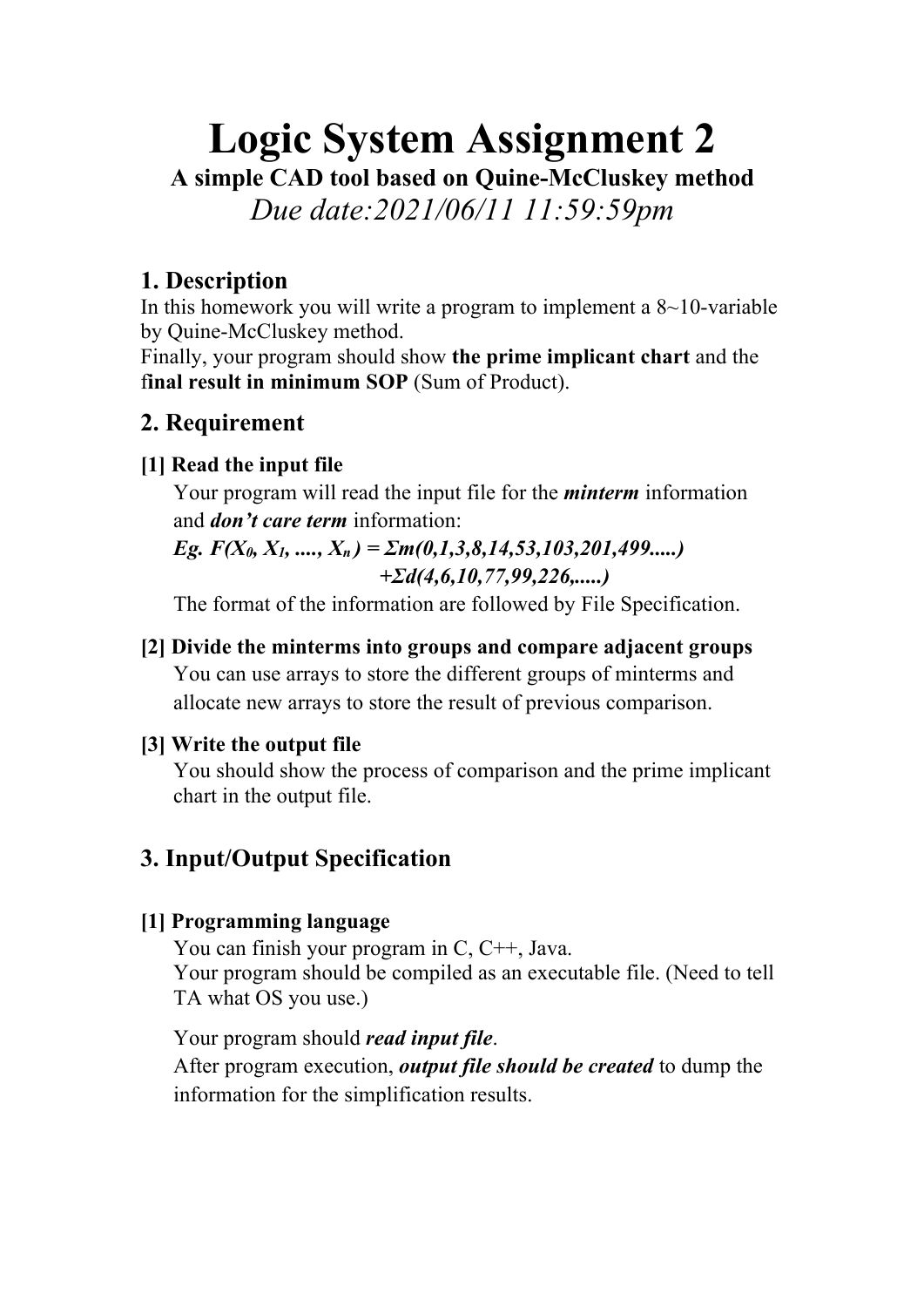#### **[2] File Specification**

**The following is the input/output format example:** *(Change the format of input/output is not allowed)* 

#### l *Input filename: input.txt*

Three lines in the input file

- *1. <number>* :Variable number, Range: 8~10
- 2. {index, index...}:Minterm value index, Range:  $0\sim 2^N$ , N = Variable number, (The existed index stands for value 1)
- 3. (index, index...): Don't care index, Range:  $0\sim 2^N$ ,

 $N =$ Variable number.

(The existed index stands for value X)



# l *Output filename: output.txt*

Your program should create the file like this.